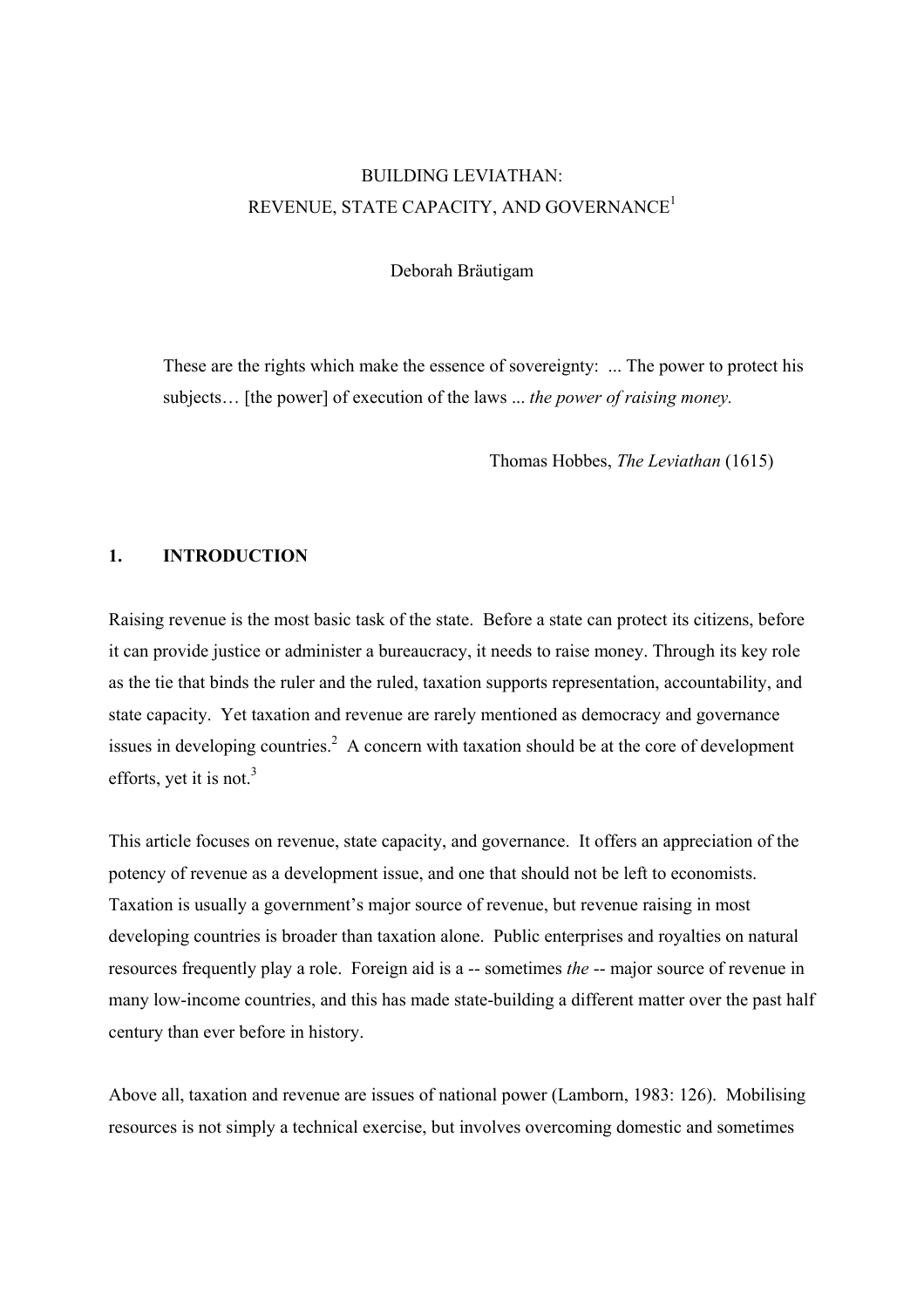international political opposition. Countries trying to improve their extractive capacity in the era of foreign aid also face a circumscribed set of "acceptable" policies that narrow their options.

The article begins with a brief review of revenue raising, representation, and state capacity in historical perspective. It then considers three political issues associated with taxation and revenue-raising: state capacity; aid dependence; and participatory budgeting. Throughout, I draw on the example of Mauritius, a small but successful Leviathan, to illustrate some of the political and institutional dynamics of revenue raising, but also to challenge some of the conventional wisdom on revenue policy and foreign aid.

### **2. REVENUE, REPRESENTATION, AND STATE CAPACITY: SOME HISTORY**

It is often argued that in Europe, war was the primary cause of the growth of the modern nationstate. Hobbes foreshadowed this analysis in The Leviathan, when enumerating the rights and responsibilities of the sovereign: 'Ninthly, is annexed to the sovereignty the right of making war and peace with other nations and Commonwealths; that is to say, of judging when it is for the public good, and how great forces are to be assembled, armed, and paid for that end, and to levy money upon the subjects to defray the expenses thereof.' The need for revenues stimulated more efficient bureaucracies in some cases; in others, greater representation in governance. War and taxation are thus intimately linked in interpretations of European history. The sovereign levied money upon his or her subjects (generally, economic barons who passed much of the burden down through the feudal system) to pay for wars and imperialist expansion.

In England, those barons demanded a greater say in the running of the country and better protection of their property rights; by 1688, they had both. 'The key to the story,' noted North and Thomas (1973: 149) in their interpretative economic history, 'was the inability of the Crown successfully to enlarge fiscal revenues'. Less than a hundred years later, the American colonies went to war with England over, *inter alia*, taxation without representation. For those raised in the Anglo-American tradition, the link between taxation and representation became a fundamental tenet of political development. Yet several things need to be noted about this interpretation. First, that link operated between economic elites and the sovereign. It was not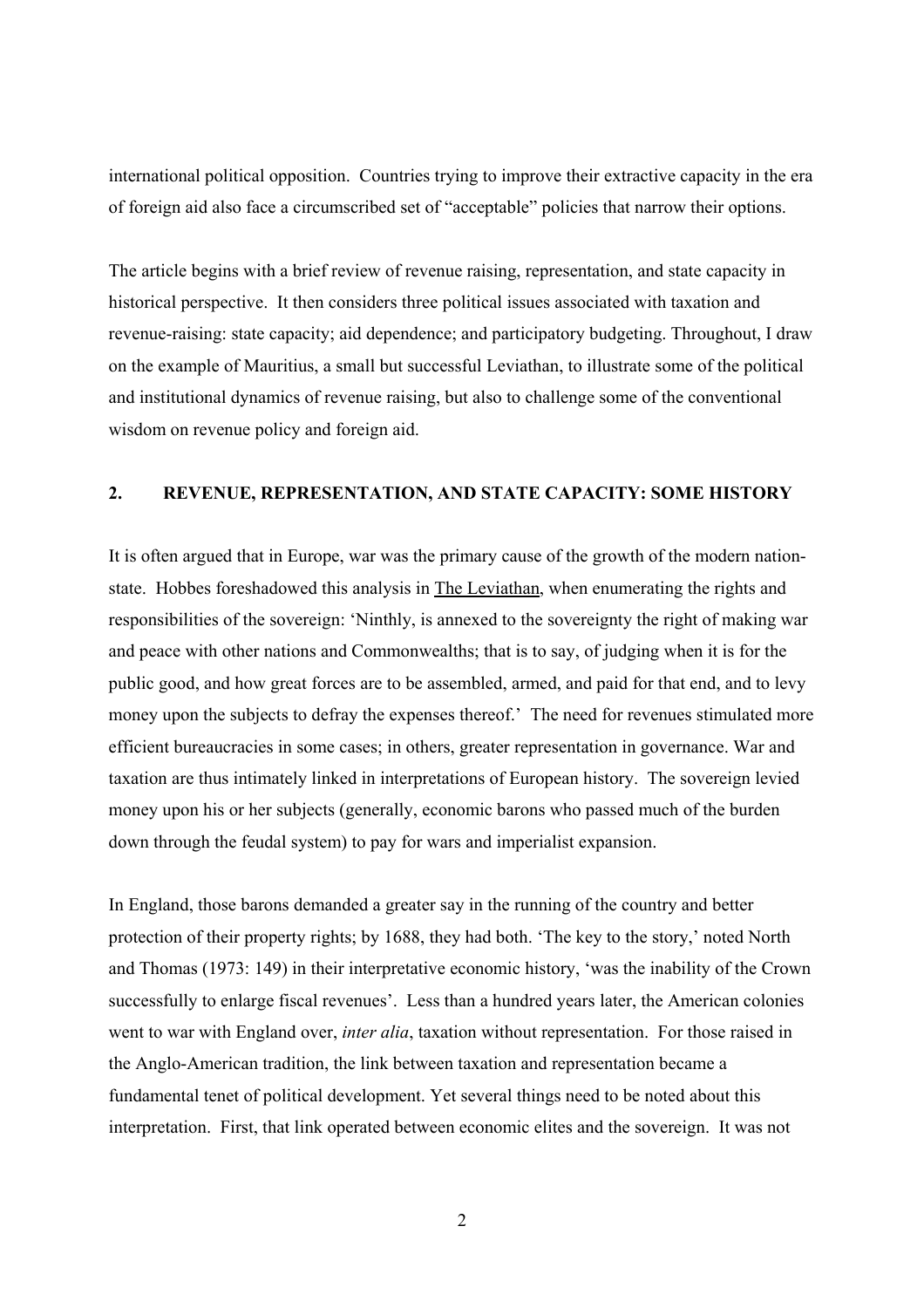primarily a case of peasants and ordinary citizens demanding a greater say in the disposition of their money. If economic elites are largely outside the fiscal net, as they are in many developing countries, taxation may not stimulate effective demands for power sharing from authoritarian rulers. Taxation has to bite directly to stimulate calls for political change. Second, the need for revenues also stimulated institutional changes that provided a more secure and efficient foundation for taxation. This second point is often taken for granted, but it may in fact be as critical for development as the possible link with representation.

### **State Capacity and Taxation in Early Modern History**

In Europe, nation-building in an environment of intense military competition, and later, the global competition of imperialism, created the rising demand for revenue. In China during the same era, a decentralised but coherent and vast bureaucracy, employing magistrates selected in highly competitive national exams dating back to the Sui Dynasty (581-618 AD), efficiently collected annual land taxes from China's 90 million acres.<sup>4</sup> China's long history of bureaucratic tax administration shows that efficient taxation existed before the rise of the nation-state, and that the stimulus of war is neither necessary, nor (quite probably) sufficient, for the development of bureaucratic capacity.

In fact, the more important lesson from the European experience may be the link between revenue-raising concerns and demands for institutional change. In England, more secure private property rights and a revenue bureaucracy were the result. In Spain, which had early access to gold, silver and other plunder from its conquest of much of the New World, incentives to develop an efficient system of property rights, domestic tax bureaucracy, or to stimulate more efficient domestic production were absent. Furthermore, to offset the instability of their external sources of revenue, Spain's monarchs borrowed from the new capital markets.<sup>5</sup> In 1562, interest costs on these loans drained more than 25 percent of the annual budget, and Spanish rulers declared bankruptcy six times between 1557 and 1647 (North and Thomas, 1973: 129). Economic stagnation in Spain lasted for several centuries while England revolutionised first agriculture, and then industry. North and Thomas blame that stagnation in large part on the sources of Spanish revenues. A cycle of foreign loans and repeated bankruptcy; foreign plunder;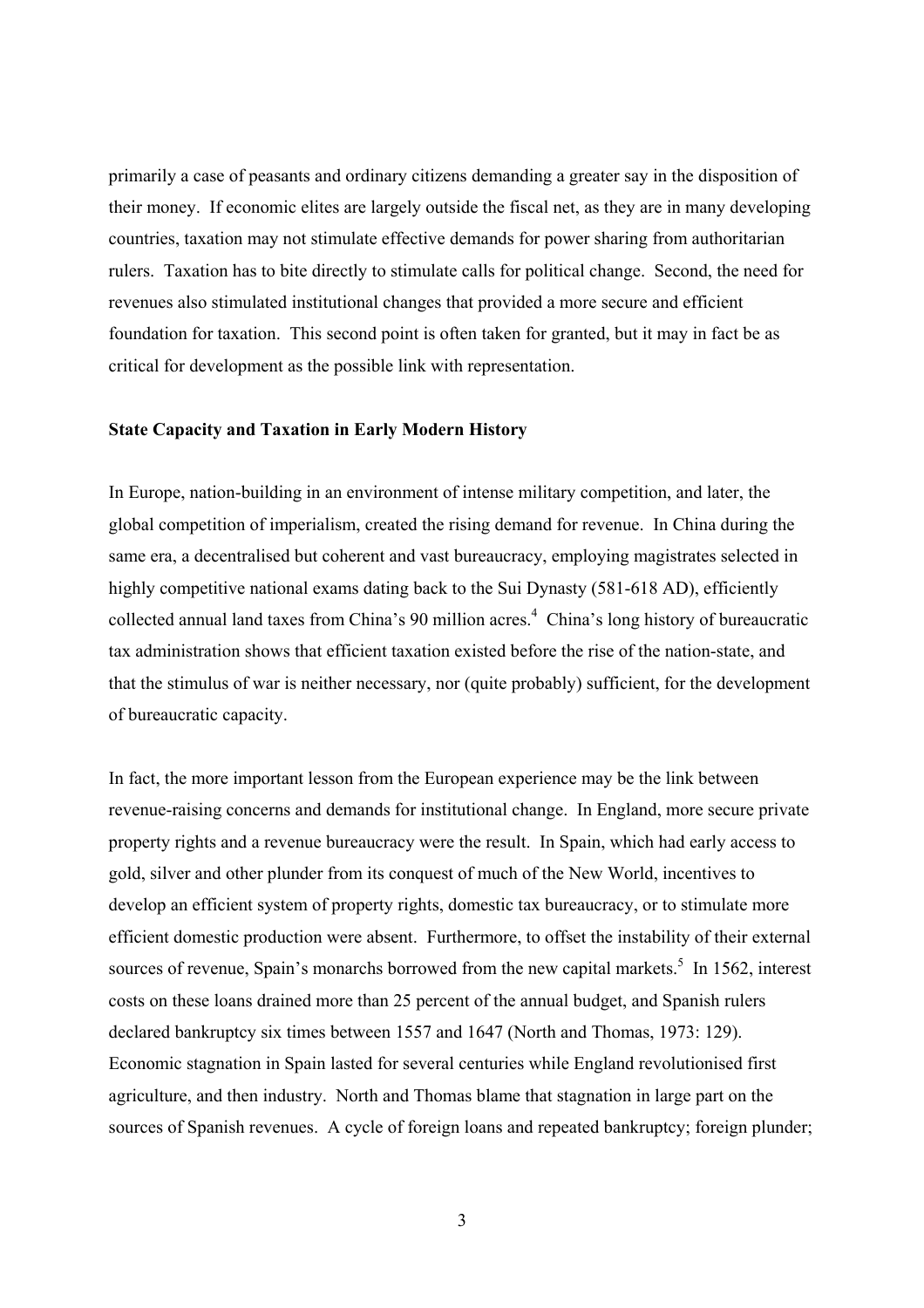and domestic reliance on revenues from sheep herding failed to stimulate secure property rights or a more efficient economy.

### **Of Colonial Rule and Revenue**

Colonial rulers used a wide variety of instruments to raise revenue. Sometimes they dispensed with the taxation link and used forced labour (*corvée*) to create local infrastructure directly. In Sierra Leone and other colonies, the British imposed "hut taxes" to pay for the costs of controlling the hinterland. Hut taxes were more efficient than land taxes in a region where land was held communally and property rights over it could take many forms. Later in the colonial period, they established marketing boards to tax exports through control of prices paid to farmers. The colonial powers saw taxation as a powerful tool for forcing rural populations into the market economy and creating a near compulsion for subsistence farmers to labour seasonally on the commercial plantations established by Europeans.

Some colonial governments took over the revenue raising systems put in place by earlier rulers. In Southeast Asia, they used the same tax farming institutions established by Malay princes in the pre-colonial era. Tax farms gave local merchants (frequently, the Chinese, who were conveniently alien) a monopoly on the sale of certain items – salt was a popular choice. The merchant was required to turn over a certain amount of revenue. Surpluses above that amount could be accumulated. Many of Southeast Asia's wealthy Chinese capitalists gained their start as tax farmers (Brown, 1994). In Africa, tax farming was also practised, but generally through delegating tax collection to local "chiefs" who were frequently promoted into positions and given authority they would never have had under traditional rule.<sup>6</sup>

Other colonies raised revenues by issuing securities in international capital markets. The legislative debates in Mauritius are illuminating in this regard. In 1901, during a debate over the degree to which the local Council of Government (the legislative council) had the right to propose the repeal or reduction of certain taxes in the colony, the Surveyor General pointed out that the securities issued by Mauritius were "at the top of the list. Our 4 per cent. inscribed stock is worth £ 113, while that of Canada, which is surely a richer country than Mauritius, is only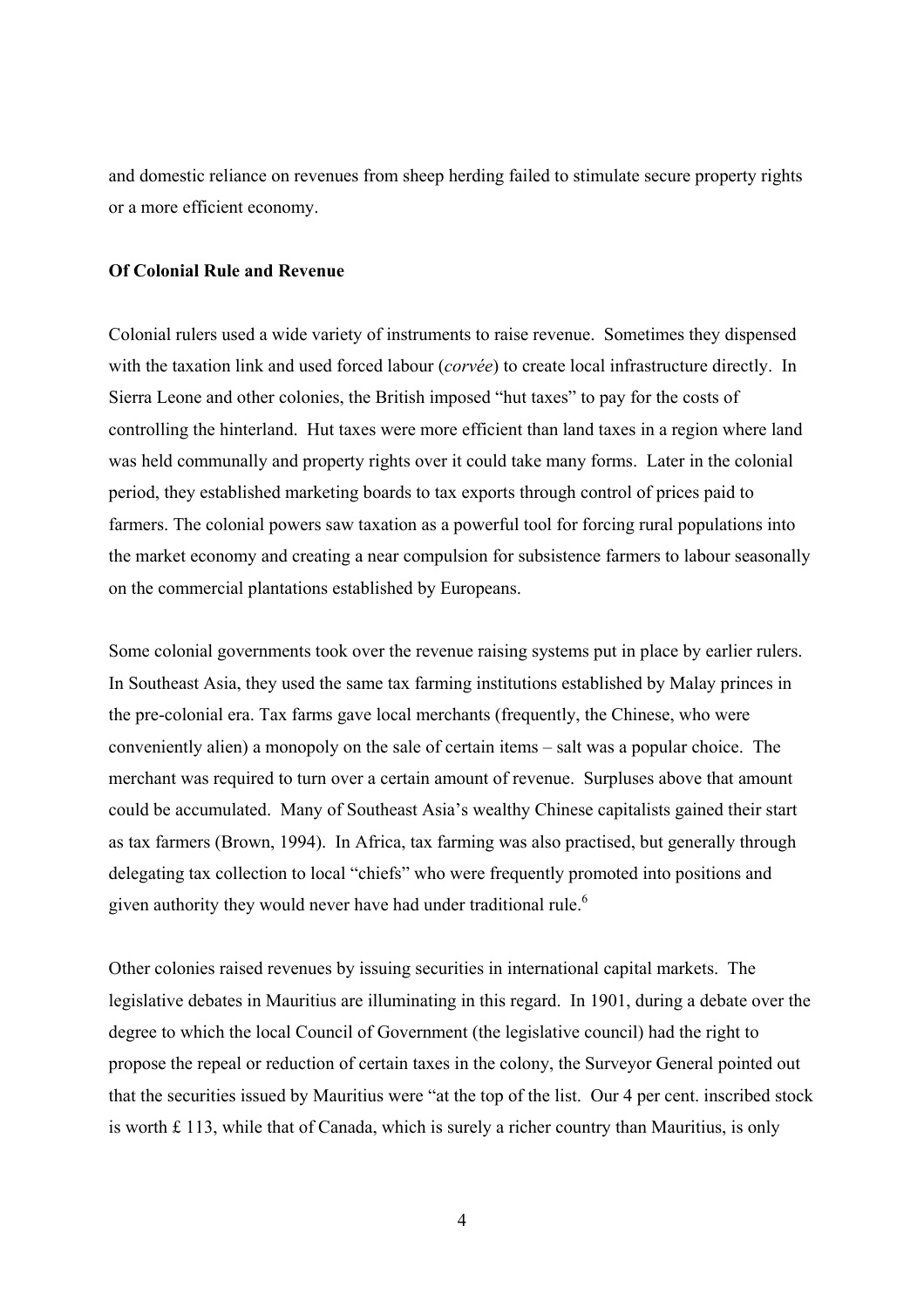worth £ 105." The Surveyor General went on to explain that the higher value was due to the guarantee of the Imperial Government standing behind the securities, but one of the council members objected and pressed the issue:

"We all admit that in the last resort the Imperial Government is responsible; and of course if the Imperial Government is responsible it should have a control; but not to the extent that is claimed now. The control which is claimed now is nothing more or less than this: We shall do what we please but you will not have the right of expressing your views, except when we come to you for a vote. That is all. But you curtail our rights! We had the right before  $-$  it is not denied  $-$  of expressing our views upon the existing taxation. That is denied to us now. We cannot open our mouths – certainly that is curtailing our rights.

When the Governor pointed to a circular from London suggesting that the change in the prerogatives of Crown Colonies in general had resulted from problems in the West Indies that had required financial assistance from the Imperial Government, the member exclaimed:

It may be right as far as the West Indian Islands are concerned, but what financial assistance has been given to the Colony of Mauritius? I fail to see. If I understand aright the meaning of this sentence there have been grants, there have been doles given to the West Indian colonies, but here nothing of the kind. 'Financial assistance' means what? It means money actually given by the Imperial Government, but the Imperial Government has done nothing of the kind for Mauritius. . . When a debtor does not fulfill his engagements towards his creditors the creditors have a right to step in and to see more clearly into the administration of the affairs in which they have invested money. But this has never been the case of Mauritius. . . Make any comments you like upon Mauritius, but do not say that Mauritius in some respect is similarly situated as the West Indian Islands. We are not in their position. We have always met our engagements, we have always striven to pay our creditors – and that is why we have such a good name in England and why our debentures are worth 13 per cent. premium.<sup>7</sup>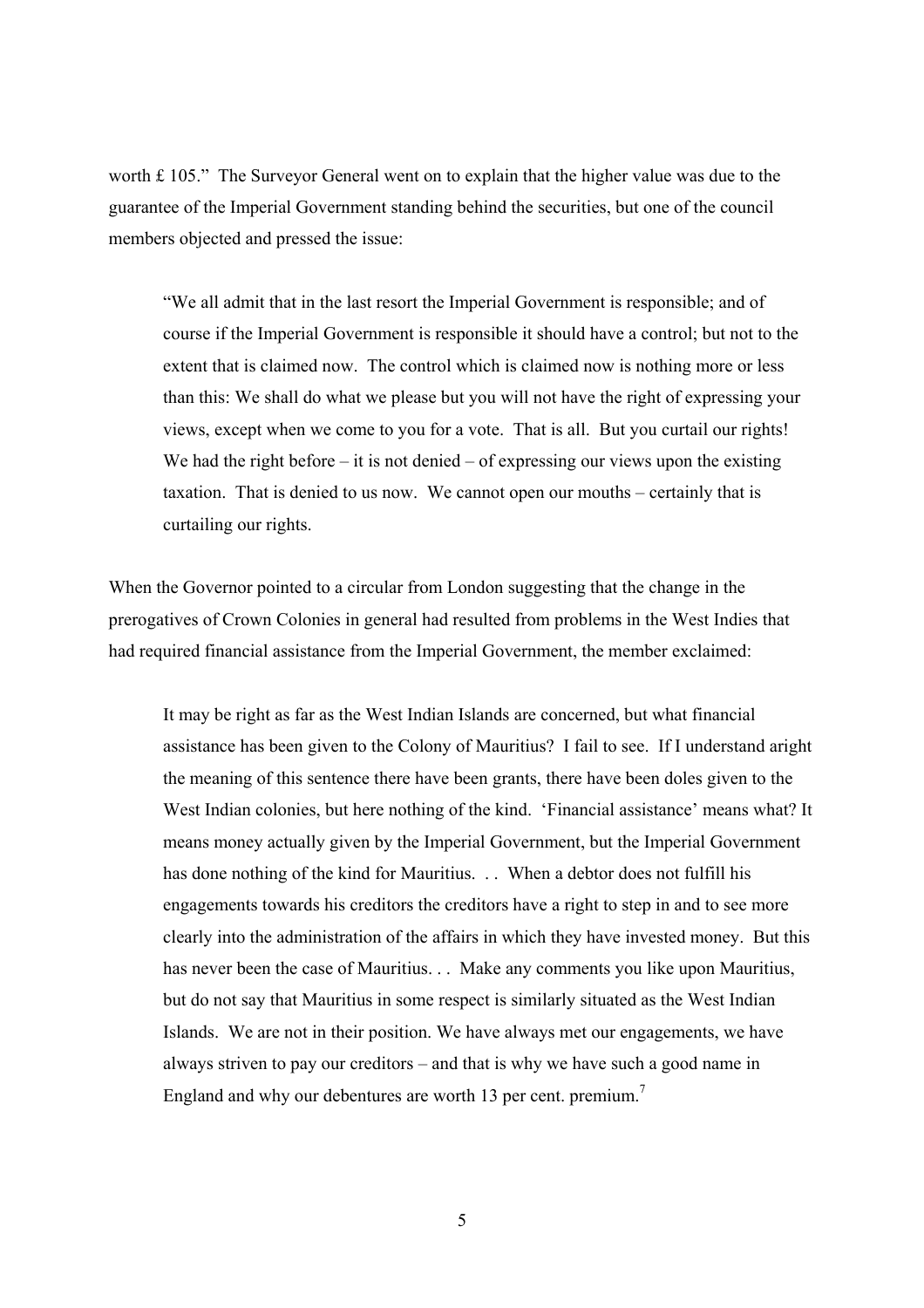This passage highlights three things about revenue raising in the colonial period. First, it is clear that as early as 1901, some colonies were expected to raise some of their operating budget in the London capital markets through the sale of securities and debentures, although with the backing of the colonial power. At least in the case of Mauritius, this created a track record and a reputation in the international market, while at the same time fostering a sense of self-reliance and pride in being credit-worthy. Second, although the drain of resources was normally from the colony to the colonial power, this was not always the case. Financial aid – "there have been grants, there have been doles" – was sometimes given out to the colonies, suggesting that even in an earlier period, some administrations were not able to raise enough revenue to pay for the very limited governance imposed under colonial rule. Related, they then had to suffer greater controls over their affairs. But if a colony was able to manage its finances well, it had earned a voice in tax policy, or so the Mauritians argued. Third, at least in the case of Mauritius, at a very early period representation, revenue, and accountability were intertwined. The local council, comprised partly of elected members, expected to be able to influence local tax policy, in part because it had built a credible commitment to fiscal responsibility – symbolised by the premium on their international bonds.

#### **The End of Colonialism and the End of Local Taxes?**

As colonialism ended, some newly independent governments dismantled the colonial local taxation systems (Guyer, 1992: 43). In many of the weaker post-colonial countries, nationalist leaders relied on revenues paid directly by enclave mining interests, avoiding the need to foster the development of a local business class that was seen as either being too closely linked to the former colonial power (a "pariah" business class) or as a potential challenge to government authority and control.<sup>8</sup> For several decades many countries maintained the marketing boards that had been established in the later years of colonialism, and the gap between higher world prices and the low prices paid to African farmers became an important of revenue. Taxation on civil service salaries (that were easily "captured") was also significant. But aside from the civil service and farmers producing for export, as Guyer noted, "neither the rich nor the poor in much of present day Africa (or more particularly Nigeria) are taxed anything remotely close to the proportions of their income and wealth that their counterparts in peasant and capitalist history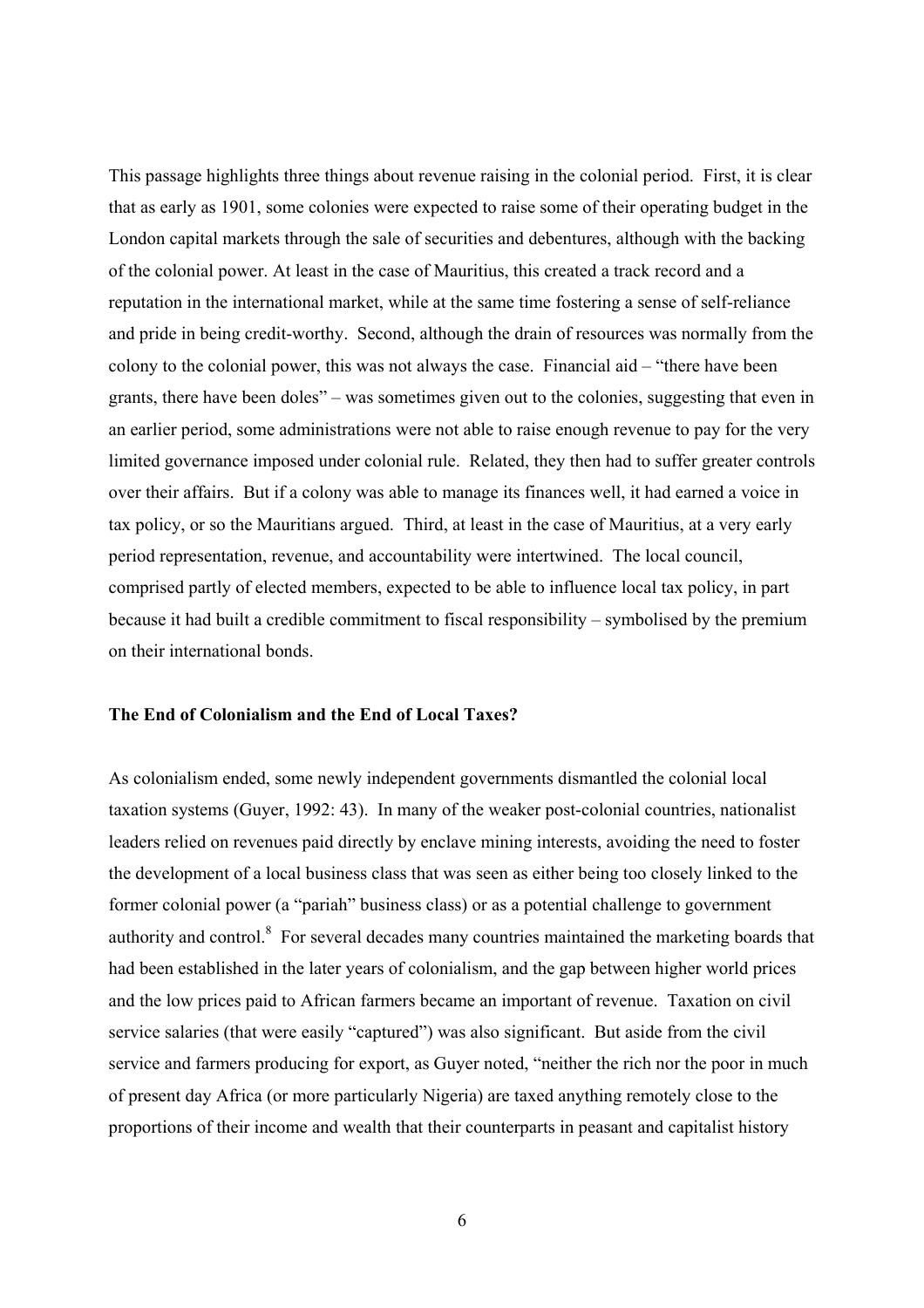have often been forced to pay" $(45)$ . To the extent this was true, it underscores not only the missing link between taxation and representation (Guyer's point) but the untapped potential for greater self-reliance in some of the newly independent (and soon to be aid dependent) nations.

## **3. REVENUE, TAXATION, AND DEVELOPMENT**

In 1963, as one country after another emerged from colonial rule, economist Nicholas Kaldor wrote an article for the journal *Foreign Affairs* with a title that reflected that untapped potential: "Will Underdeveloped Countries Learn to Tax?" (Kaldor, 1963). He laid out a number of issues that remain highly salient. He warned about the dangers of aid dependence, urged countries to consider a variety of revenue sources (for example, taxes on land as well as income), and pointed out that revenue shortfalls in some developing countries – Latin America in particular -- were probably due to a failure to tax the wealthy effectively.

As Kaldor suspected, many underdeveloped countries did have trouble learning to tax. Political control by economic elites explained some of the problem. Some governments may have seen other sources of revenue, including foreign aid, as involving less effort than taxation. In addition, learning to tax in the age of the Washington Consensus meant that countries now have fewer choices of instruments. The recipe for taxation is the same, no matter what a country's stage of development: recommended low tariffs mean that indirect taxation has to shift to valueadded taxes. Income and corporate tax rates are to be low and the taxes broad-based. Taxes on land are not part of the Consensus, although, as Kaldor remarked (1963: 413), "the taxation of land can be a very potent engine of economic development." In their formative periods, Asia and Europe both relied heavily on the land tax. Yet today land taxes are widely seen as "politically impossible" (Guyer 1992) removing what might have been a progressive and effective revenue source.

## **Taxation and State Capacity**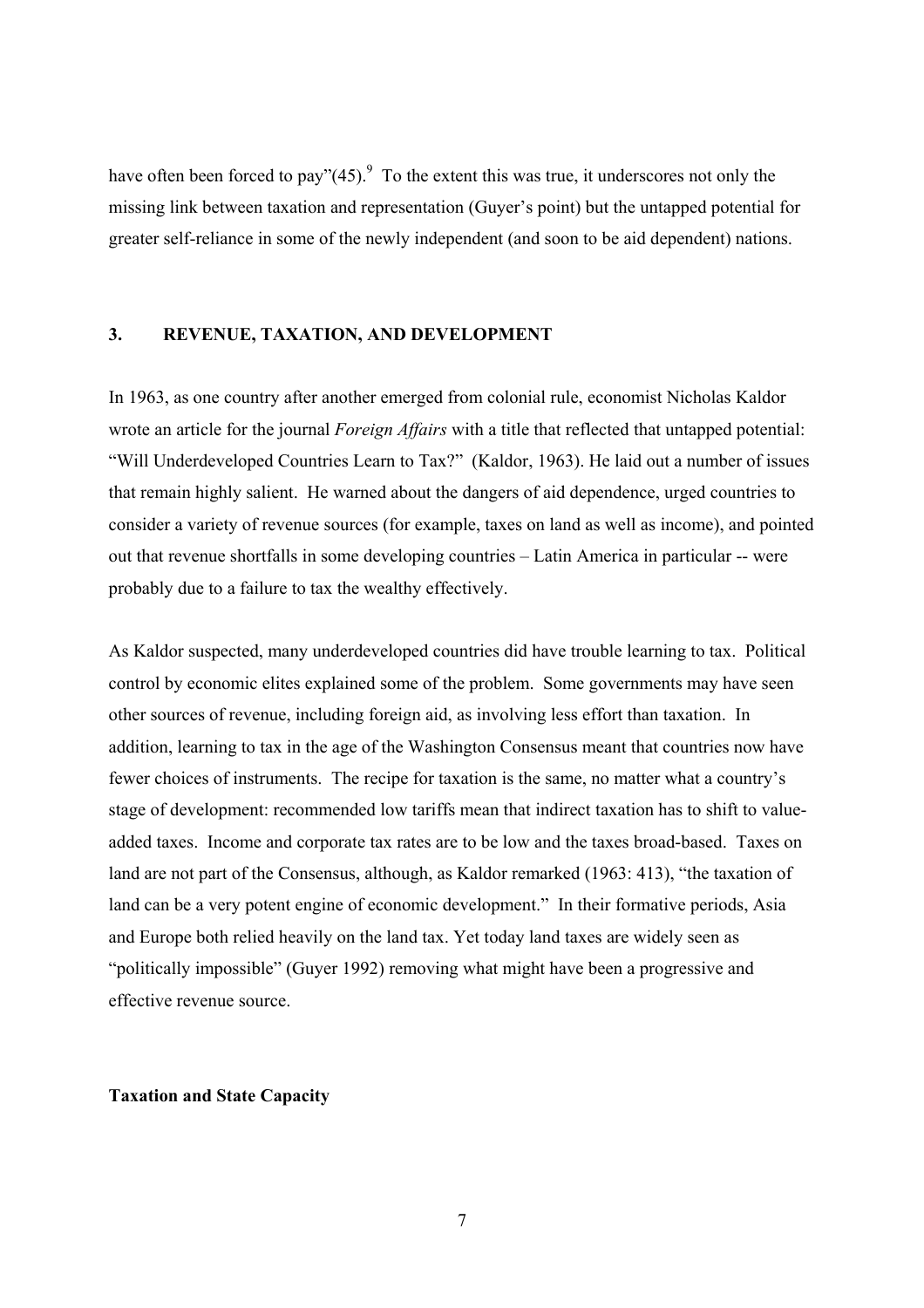Studies of governance repeatedly point to revenue raising as the foundation of state capacity. Kaldor's 1963 analysis threw a spotlight on the link between state capacity and taxation: "No underdeveloped country has the manpower resources or the money to create a high-grade civil service overnight. *But it is not sufficiently recognized that the revenue service is the 'point of entry'; if they concentrated on this, they would secure the means for the rest* (417; emphasis added)."

Some countries did see the link quite clearly. Thailand, which was never colonised but faced the threat of both French and British expansionism, reacted in the late  $19<sup>th</sup>$  century by reorganising its tax system. The first reforms took place in 1873, establishing a central budget system. In 1890, King Rama V invited fiscal advisers from England to oversee the country's revenue and expenditure accounts (Akira 1989: 79). These early moves helped undergird the relatively high level of capacity in Thailand's economic ministries. Efforts to increase capacity were initiated by Thai rulers, who had diagnosed their own problems and sought the solution from available international experts.

In the early years of development assistance, economists assumed that countries would need time and assistance to increase their tax revenues. Nobel laureate Sir W. Arthur Lewis pointed out in the 1960s that:

However sharply one may reform the fiscal structure, it is not politically feasible to increase sharply the share of taxation in the national income over a period of time. Except in wartime, attempts to do this have always ended in strikes and riots, even in one-party states. Only a police state can take an extra one percent of national income every year. If one wishes to raise the tax rate from fifteen to twenty per cent, this is normally something to do gradually over ten to fifteen years. Indeed this is the crux of the argument for foreign aid. *Any country can afford to tax itself twenty per cent and save eight per cent*, but if it is to get there from a much lower level one must give it time (1969: 52; emphasis added).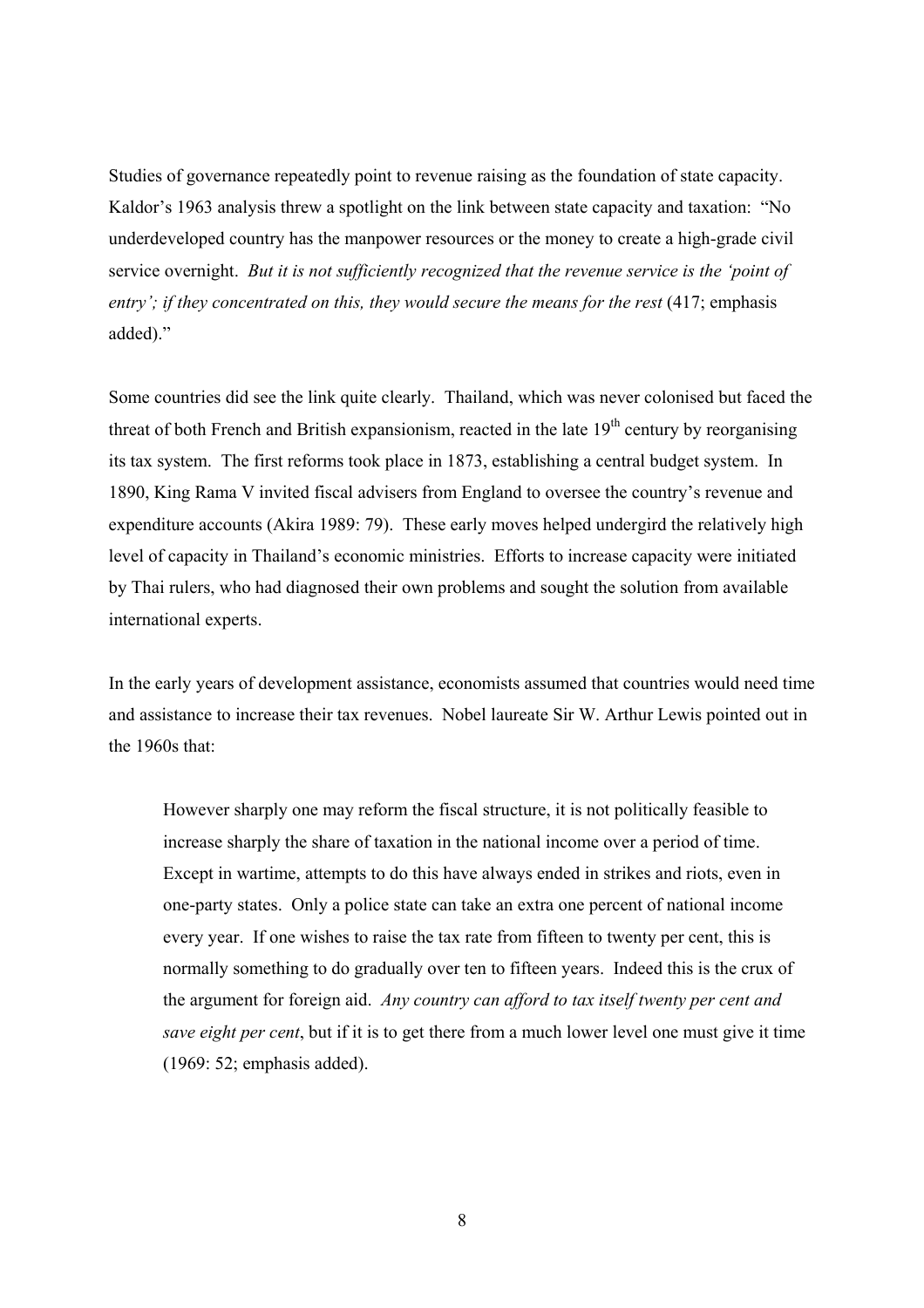Have developing countries increased their tax rates? A quick look at the data (Table 1, based on World Bank data that is unfortunately quite incomplete) suggests that middle-income countries have indeed followed Lewis's advice about gradually increasing their tax revenues. Over two decades, middle-income countries have increased the percentage of GDP from tax revenue by 4 to 5 points. For low-income countries, however, tax revenue as a percentage of GDP has declined by almost 3 points on average.

Generalised poverty and continued low prices for commodity exports explain some of this decline, but the degree to which revenues have failed to increase in the poorest countries is still striking. As Lewis argued (above), the argument for foreign aid rested in part on the expectation that countries would use it to expand savings and investment (including in human capital) while slowly increasing their ability to sustain the extra expenditure themselves. Middle-income countries, on average, have been able to do this, but the poorer countries have not. The failure of revenue raising seems to be most acute in countries that receive large amounts of aid.

| <b>Table 1: Tax Revenue as Percentage of Gross</b> |                |                |  |
|----------------------------------------------------|----------------|----------------|--|
| <b>Domestic Product, Averages</b>                  |                |                |  |
|                                                    | Average, 1972- | Average, 1995- |  |
|                                                    | 1976           | 1999           |  |
| Low income                                         |                |                |  |
| countries                                          | 17.0           | 14.3           |  |
| Lower-middle                                       |                |                |  |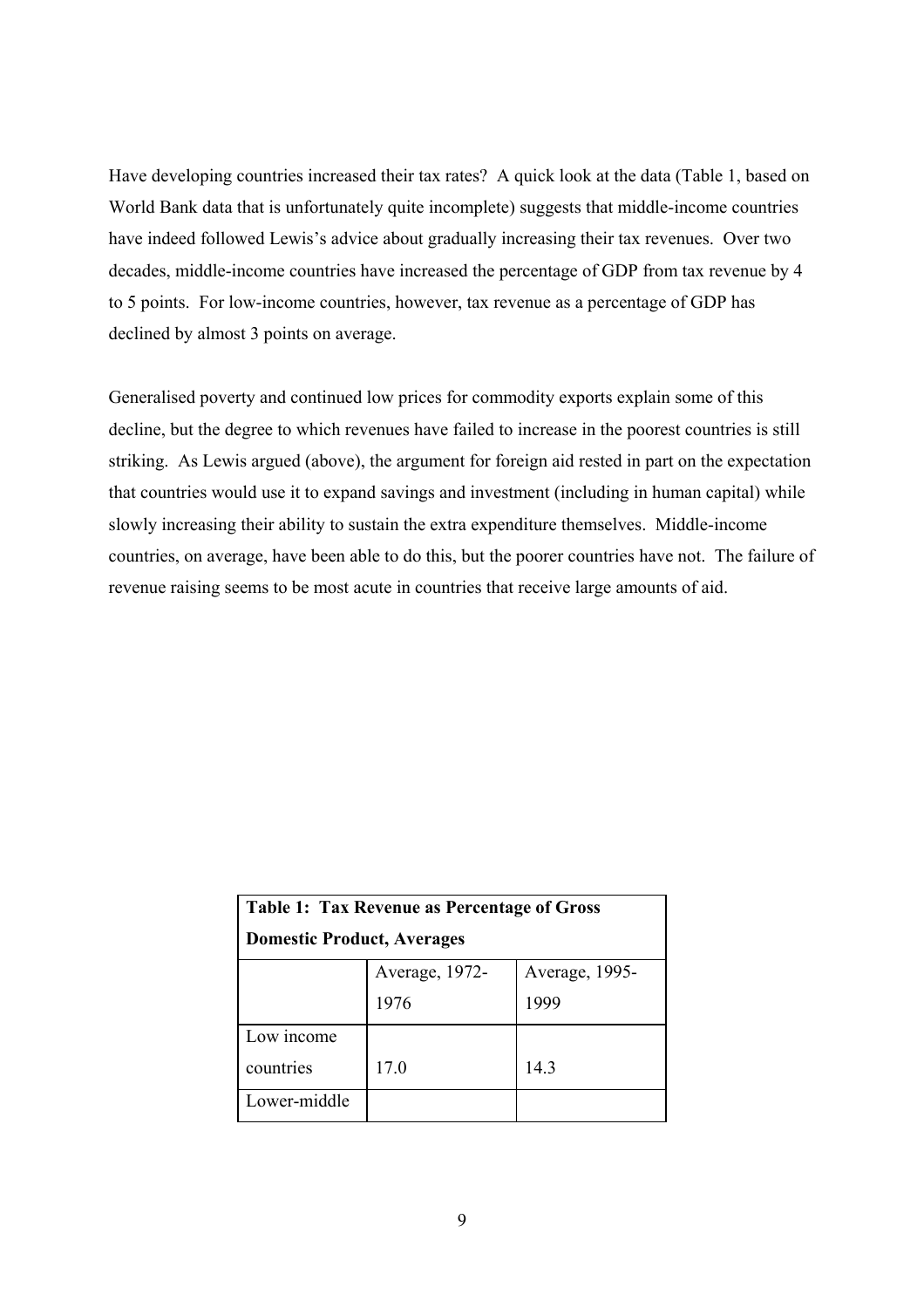| <i>n</i> come                                                 | 14.9 | 19.0 |  |
|---------------------------------------------------------------|------|------|--|
| countries                                                     |      |      |  |
| Upper-middle                                                  |      |      |  |
| income                                                        | 18.2 | 23.3 |  |
| countries                                                     |      |      |  |
| Data Source: World Bank World Development                     |      |      |  |
| <i>Indicators, 2001.</i> Tax revenue includes taxes on trade, |      |      |  |
| income, goods and services, profits and capital gains.        |      |      |  |
| Only central government tax revenue is included.              |      |      |  |

#### **Aid Dependence and Taxation**

Poverty, a large agricultural sector, and relatively small trade sectors do impede the collection of taxes (Ghura, 1998). But in poor countries that receive large amounts of aid, could it be possible that the incentive structure is also at fault? In June 2001, the Tanzania Parliament passed the government's 2002/02 budget of \$US 1.9 billion. However, projected revenues left a very large deficit of \$722 million that the government expected would be financed by grants and external loans. This large gap between revenues and expenditures exists despite a high level of concern about the issue of aid dependence, expressed both by government and donors (Fjeldstad, 2001).

In surveying the issue, former World Bank chief economist Joseph Stiglitz has argued that "it may make sense for the government to treat foreign aid as a legitimate source of revenue, just like taxes, and balance the budget inclusive of foreign aid" (1998: 10). But foreign aid is not just like taxes. Aside from the fact that some aid comes as a loan and must be repaid (unlike taxes), there are three other important differences. First, large amounts of aid can undermine responsiveness of government to taxpayers, establishing relations of accountability between donors and governments, not between governments and citizens.<sup>10</sup> Only when aid comes as a loan, *and* citizens understand that it must be repaid through their taxes, are the latter accountability links fostered. Second, aid may affect the legitimacy of the state and this could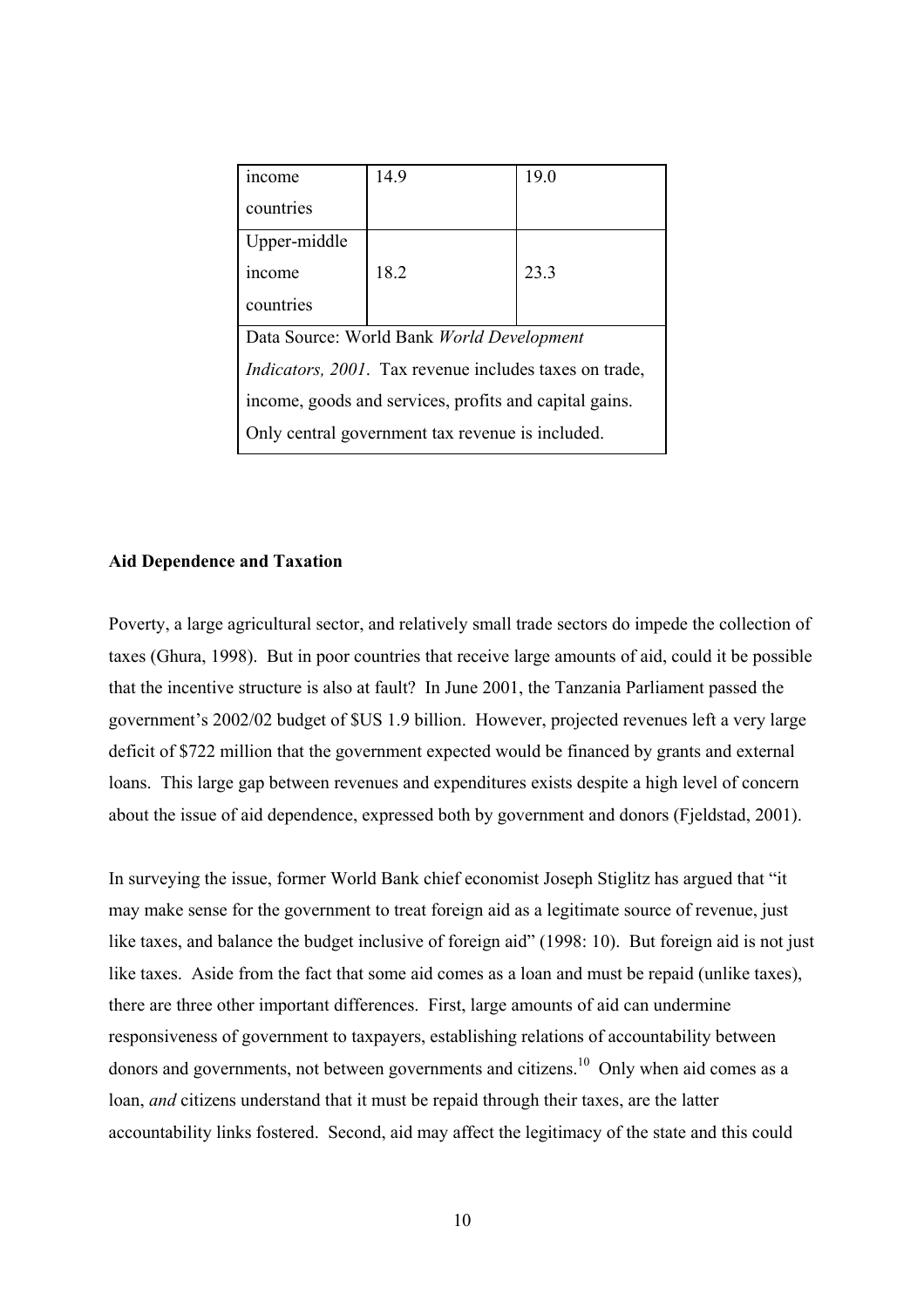affect tax revenues, in a vicious circle. When citizens identify donors as responsible for improved roads or health clinics, they may be less likely to hold up their end of the citizengovernment bargain by paying their assessed taxes. Third, aid does not require governments to develop capacity. In fact, the system of aid thrives on governments that lack capacity, while creating incentives both for donor agency employees and host country employees to resist effective capacity-building.<sup>11</sup> Taxation does require capacity, and as countries move down the scale from simple trade taxes to consumption and income taxes, the demands on capacity rise. This creates an effective stimulus, that donors' conditionality simply has not been able to provide.

It is not easy to break the incentives set up through the aid system. Zambia, one of Africa's most aid dependent countries, agreed to a cash budget in 1993 in an attempt to establish fiscal discipline (Bolnick, 1997). A long history of borrowing in order to finance expenditures led Zambia to a per capita external debt that was one of the highest in the world. Inflation had reached 191 percent in 1992. Bolnick notes that as the cash budget was being discussed, "the stakes were high because credibility was a key to reviving the economy *and sustaining donor support* (306; emphasis added)." Yet though donors were the primary audience for the cash budget, one of the side effects of the cash budget was to "spark active concern with tax revenues. . … Suddenly, the attitudes toward tax administration took an abrupt turn. . … Creation of a new revenue authority to professionalize tax administration became a clarion call for the 1994 budget (318)." The cash budget stopped Zambians from pushing the costs of current spending onto future generations (through borrowing) and only then did the need to boost state capacity become quite clear.<sup>12</sup>

The case of Zambia presents a particularly clear example of way the relationship between tax effort, state capacity, and aid dependence can work in some cases. In Sub-Saharan Africa, the data suggests a mild, but negative, correlation between levels of tax effort, and levels of aid. Chart 1 graphs aid levels averaged over the 1990-1995 period, with tax effort indices averaged over the same period (Stotsky and WoldeMariam, 1997).<sup>13</sup> The slope is gently negative, suggesting that aid might in fact be associated with lower tax effort. Further research, controlling for other factors, would be necessary to test this hypothesis. Higher levels of aid can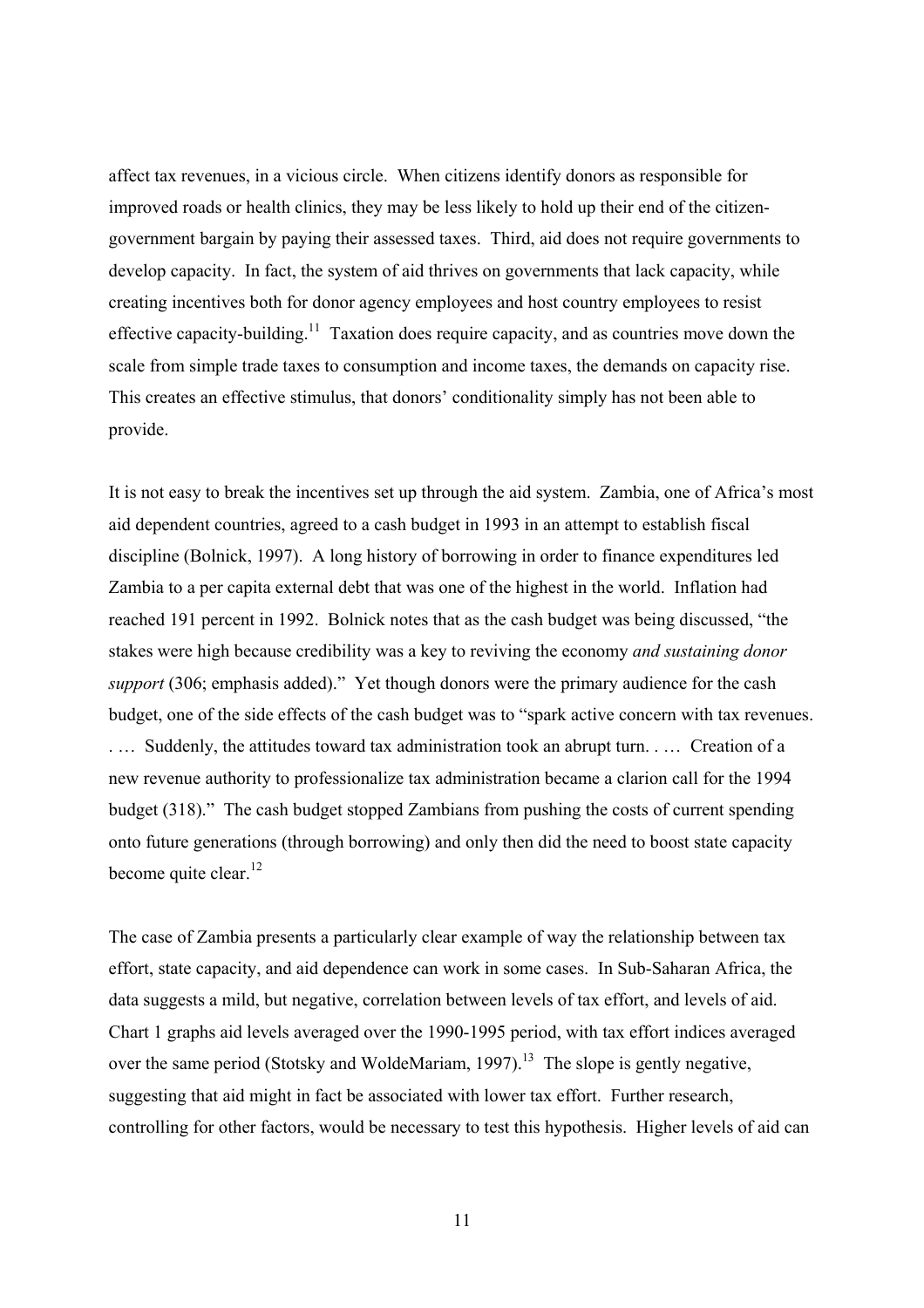in fact usefully substitute for tax effort for low-income countries. The challenge is: how to prevent aid from muffling the "clarion call" to gradually build – not weaken – an aid dependent state's own extractive capacity?



In fact, aid can be delivered in ways that support local ownership and at the same time reward productive effort. The European Union established one mechanism, through the Lomé Convention's special preferences for products produced in developing countries. These preferences have been rightly criticised for keeping countries locked into a pattern of raw material production. Yet Mauritius has benefited enormously from the Sugar Protocol preferences, which channels an estimated 3 to 7 percent of GDP to the country through the higher than market sugar prices. This source of foreign aid is largely ignored in studies of aid, but for countries like Mauritius, which invested in supporting the development of the privatelyowned industry while also levying a progressive tax on medium and large sugar producers in order to recoup some of this benefit, aid revenues through Sugar Protocol sales were "earned" income. With incentives from the government, the private sector in Mauritius channelled their sugar 'rents' into local export processing industries and tourism services. As Moore (1998 and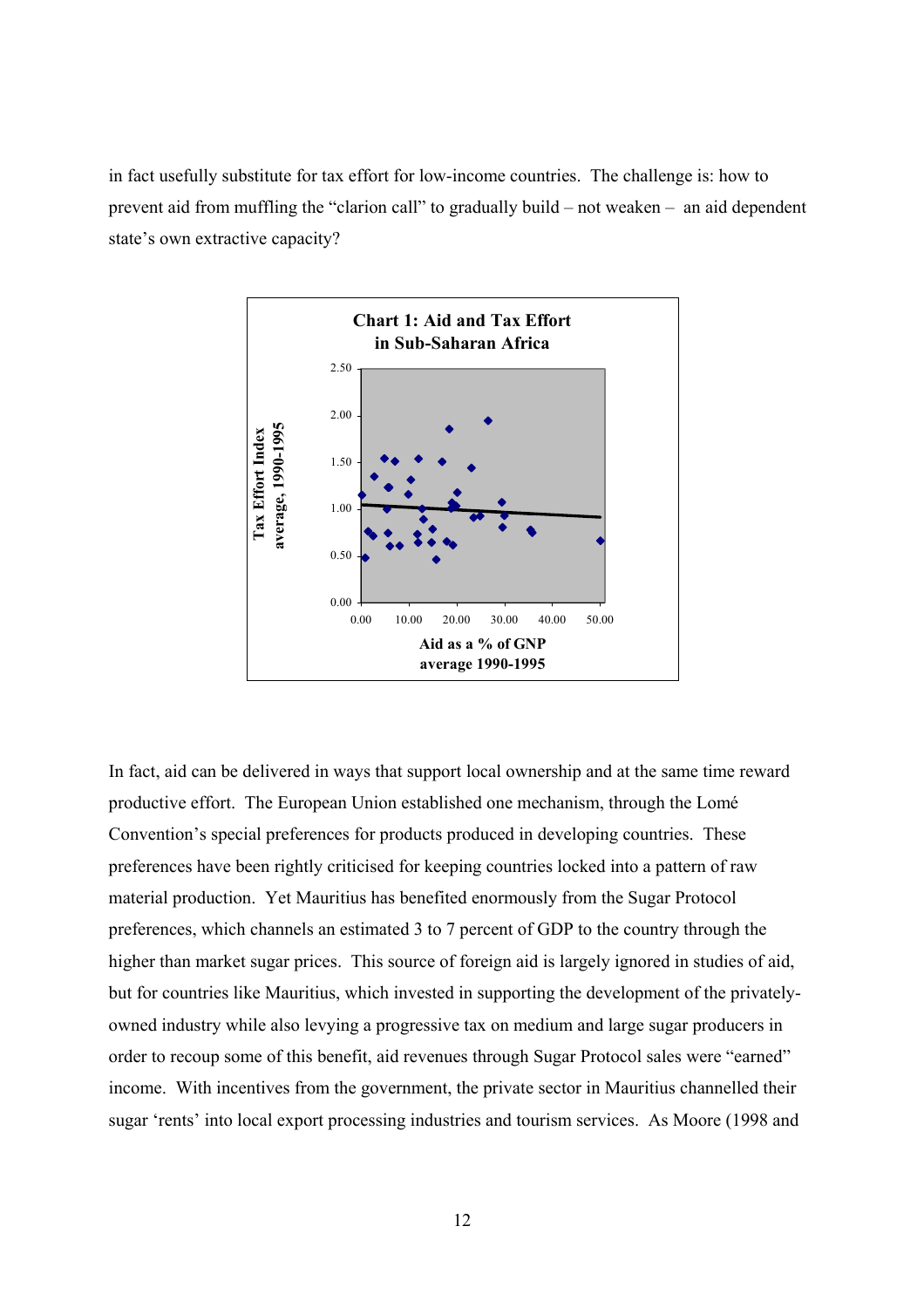2001) has pointed out, earned revenues are more likely to build accountability and foster a developmental state than revenues through natural resource mining or aid. They may also do more to promote the private sector, if accompanied by the right incentive framework. Developing countries need to produce in order to procure the special preferences in the European market. This way of delivering aid resembles the "earned income tax credit" often touted in the United States as a way to boost incomes of the working poor. Unfortunately, the rise of WTO rules and the demise of special trading relationships mean that this source of "earned aid" is in the process of being eliminated.

### **Participatory Budgeting and Better Governance**

Although the terms "taxation" and "revenue generation" are rarely heard in conjunction with democracy and governance in developing countries, budgeting issues are deeply political, and more participation in budget development may be an important mechanism for strengthening democracy and building a sense of accountability. It may also heighten understanding of the trade-offs in spending and revenue generation, possibly bolstering resistance to the risks of populist spending. In most of low-income Africa, citizens have little idea of the revenue/expenditure process. In Kenya before 1999, the budget process "was shrouded in mystery," as Achim Chiaji (2001) explains:

Technocrats at the Treasury monopolised the entire process of formulation and implementation of Kenya's Budget with disastrous consequences. The budget is not sufficiently debated before presentation and non-state participation results in too many donor-generated proposals. There has been considerable concern following revelations that the donor organisations led by the IMF are playing a major role in determining the 2001/2002 Budget proposals. Another weakness is that budget debate is neither integrated nor systematic hence it is often inexhaustive. Parliamentarians see the proposals for the first time when the Minister for Finance presents it for debate in parliament. The period allowed for debate is also too short considering the fact that the report is usually broad and over 400 pages. Furthermore, the budget is crafted in a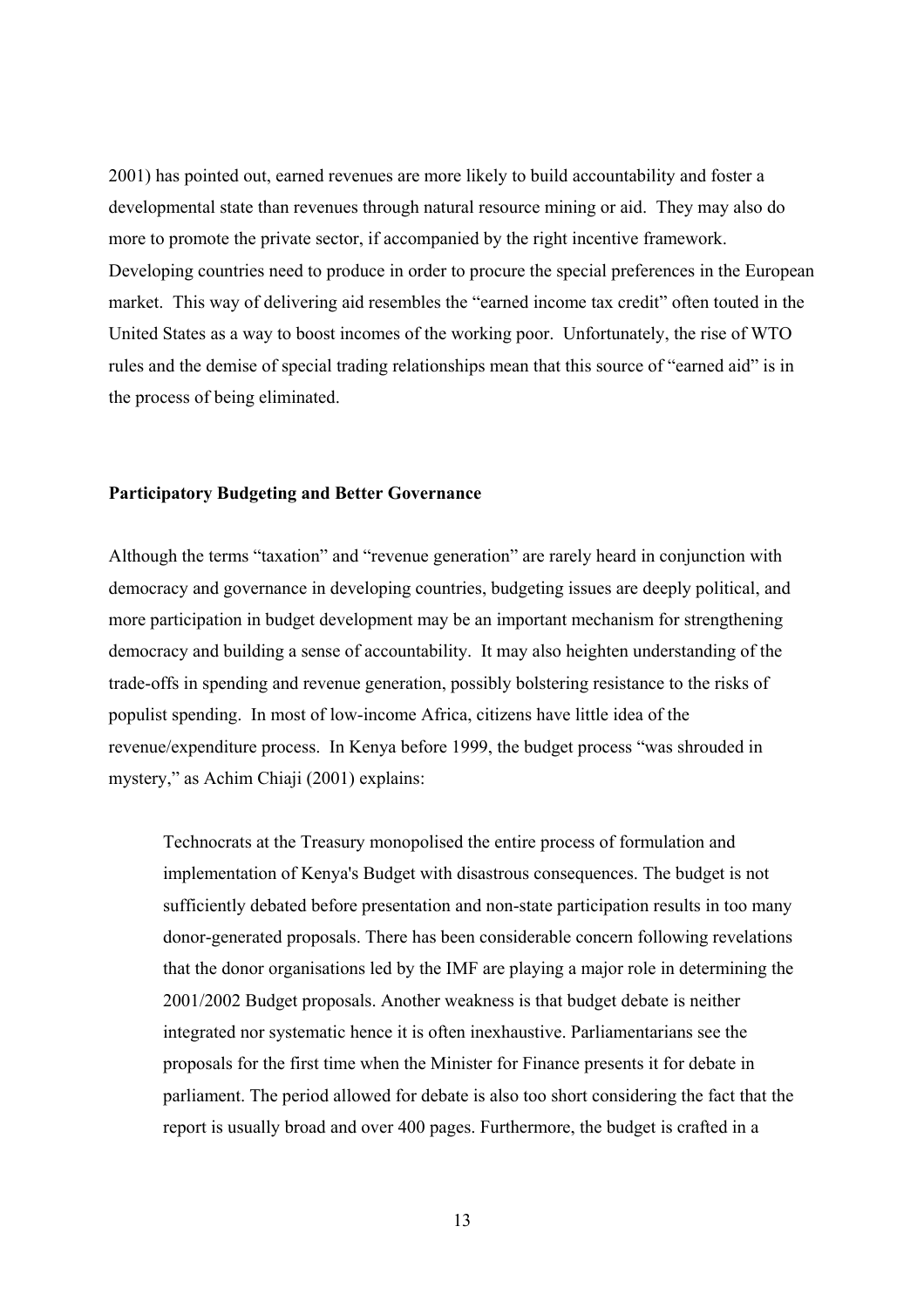technical language that makes it difficult for ordinary *wananchi* to interpret its real implications.

Contrast this with Mauritius. In the late 1970s, Mauritius lurched through a series of economic crises that were only ended when the country managed to devalue the rupee (twice), cut spending, and attract investment into the export-processing zone. As part of the political handling of the crisis, the government began to consult more openly with the main "social partners" on economic and social policy, and, in particular, on the budget. Over the past two decades, those consultations have become deeply institutionalised. Each year in the spring, the Minister of Finance makes the rounds of the country's major stakeholders, listening to their views, exchanging comments, accepting their written analyses. Each evening, the television news is full of brief reports of these consultations: union members meet the Minister one day; business associations another; and the major social welfare NGOs and other associations also have their opportunity. When the budget is finally presented to Parliament, the details are splashed across the major newspapers. Almost instantly (since 1996/97), the budget speech and the entire budget are accessible on the Internet. All donor funding is channelled through the budget, with details linking funding sources to particular development expenditures. Aid is fully transparent, and borrowings are publicised.

Participatory budgeting and a visible link between taxation and spending in Mauritius forced groups outside the government to enhance their own capacity, in order to interact with the government as credible peers, and gain an audience for their analyses. It also allows Mauritians to challenge their government through their lively press, as happened not long ago with the Minister of Education concerning a proposed education project. An open letter in the country's major newspaper pointed out that the project was flawed, and reminded the Minister: "If the government borrows millions of rupees from the World Bank for your project, it is done in the name of *All* the Mauritian people . . . If it is necessary to repay this debt of millions of rupees for a project, it is each one of us  $\dots$  who are going to pay by our taxes.<sup> $14$ </sup> The link between taxation, revenue, and accountability is quite clear.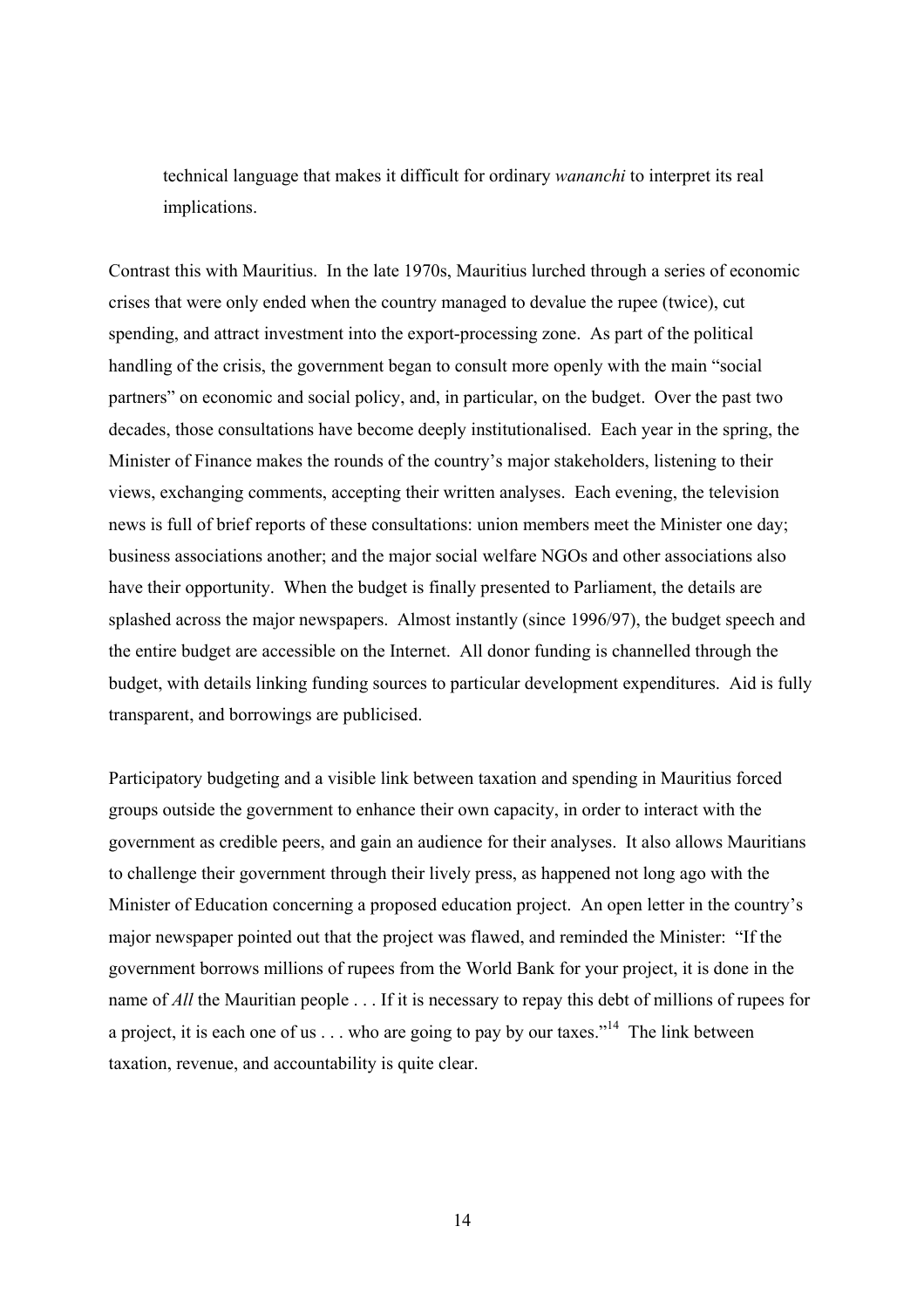This link needs to be stronger in many low-income countries. What is the potential for change? In some countries (now including Kenya), the new emphasis of the World Bank and the International Monetary Fund on civil society consultation over Poverty Reduction Strategy Papers (PRSPs) has in effect created consultations over the budget. In Africa, Uganda was the first  $HIPC<sup>15</sup>$  country to try participatory budgeting. The Ministry of Finance began to consult the country's major social groups in the process of preparing the country's first Poverty Eradication Action Plan (PEAP, which later became the PRSP) in order to qualify for debt relief from the World Bank and the IMF. Also with donor encouragement, Uganda adopted a three-year, medium-term budget framework that emphasises civil society involvement. Although making budgeting more transparent and participatory holds potential for increasing accountability in Uganda, the civil society discussion focuses almost entirely on the expenditure side ("dividing the cake"); there is little discussion of the revenue side, except for uses of donor funds.<sup>16</sup> Since civil society organisations are usually tax-exempt, this means that the political link between taxpayers and government spending is still missing.<sup>17</sup> The process is also largely donor-driven, and it is not clear how deeply it will be institutionalised before the donors step out of the picture. Unlike many other donor "fads" however, this process stimulates a felt need for greater capacity in many branches of government hitherto outside of the budgeting process, and in civil society. It does not require foreign technical assistance, and it emphasises accountability through active citizen monitoring. However, it does depend on a close correlation between the budget and actual expenditures, something that has been difficult to achieve in aid dependent countries, where, among other problems, the gap between commitments and disbursements can be quite large (Brautigam 2000; Burnell 2001).

# **4. FINAL THOUGHTS**

"The power of raising money" is central to sovereignty, Hobbes argued. It may also be central to the process of political development. Historically, the need to raise revenues led to institutional change: more efficient property rights, more effective bureaucracies. Today, a certain degree of extractive capacity may be a prerequisite for state capacity and "ownership" of development strategies.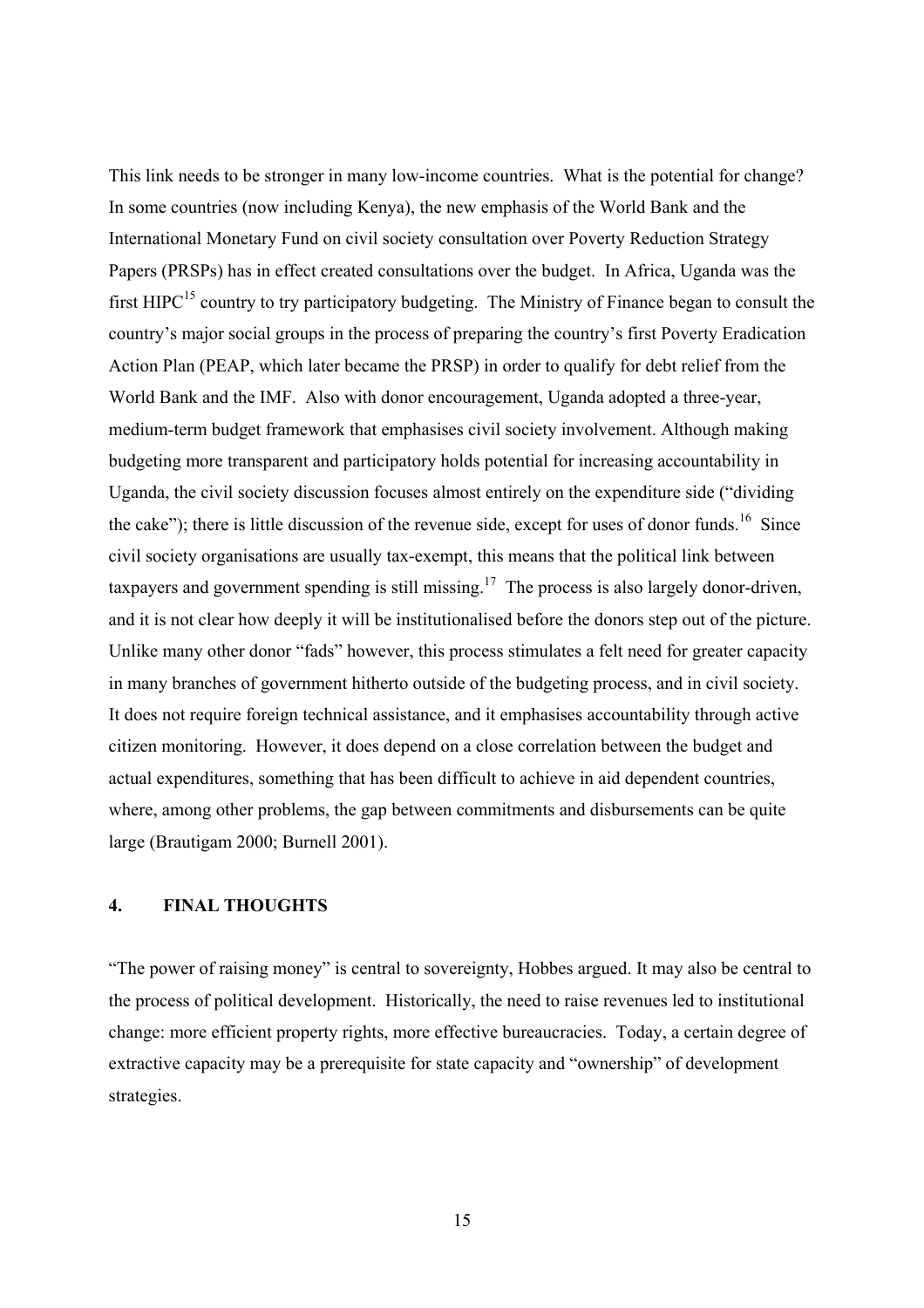Taxation may also stimulate representation and greater accountability - although this is unlikely to happen unless political and economic elites themselves feel the bite of tax policy directly. The "Boston Tea Party" protest was led by New England merchants whose business interests were threatened by changes in tea duties. The understanding that revenue, representation, and accountability are linked was loudly expressed in the Legislative Council in Mauritius more than 100 years ago, but along with the emphasis on voice, was the expectation that accountability was a two-way street. Responsible fiscal behaviour had earned the Legislative Council the right to demand a greater say in tax policy. Mauritians still make the connection between accountability and taxation, demanding that the government spend their tax dollars wisely, even if foreign aid is involved. In many other countries that link between citizens and governments is broken. Efforts to repair it by promoting participatory budgeting may have some impact, particularly if they stimulate greater capacity building among non-governmental organisations. Yet unless all donors agree to program their aid only through the budget, and step back from dictating budget proposals, participatory budgeting will be a hollow exercise.

Learning to tax, as Nicholas Kaldor pointed out, '*does not depend merely on the individual good will of ministers or on the correct intellectual appreciation of the technical problems involved. It is predominantly a matter of political power* (1963: 418; emphasis added).' Countries like Mauritius learned how to tax long ago and over time, built a 'virtuous circle' weaving together taxation, capacity, representation, and accountability. We in the development studies community clearly need to pay more attention to the specific ways in which foreign aid can help states and societies build these links rather than try, feebly, to substitute for them.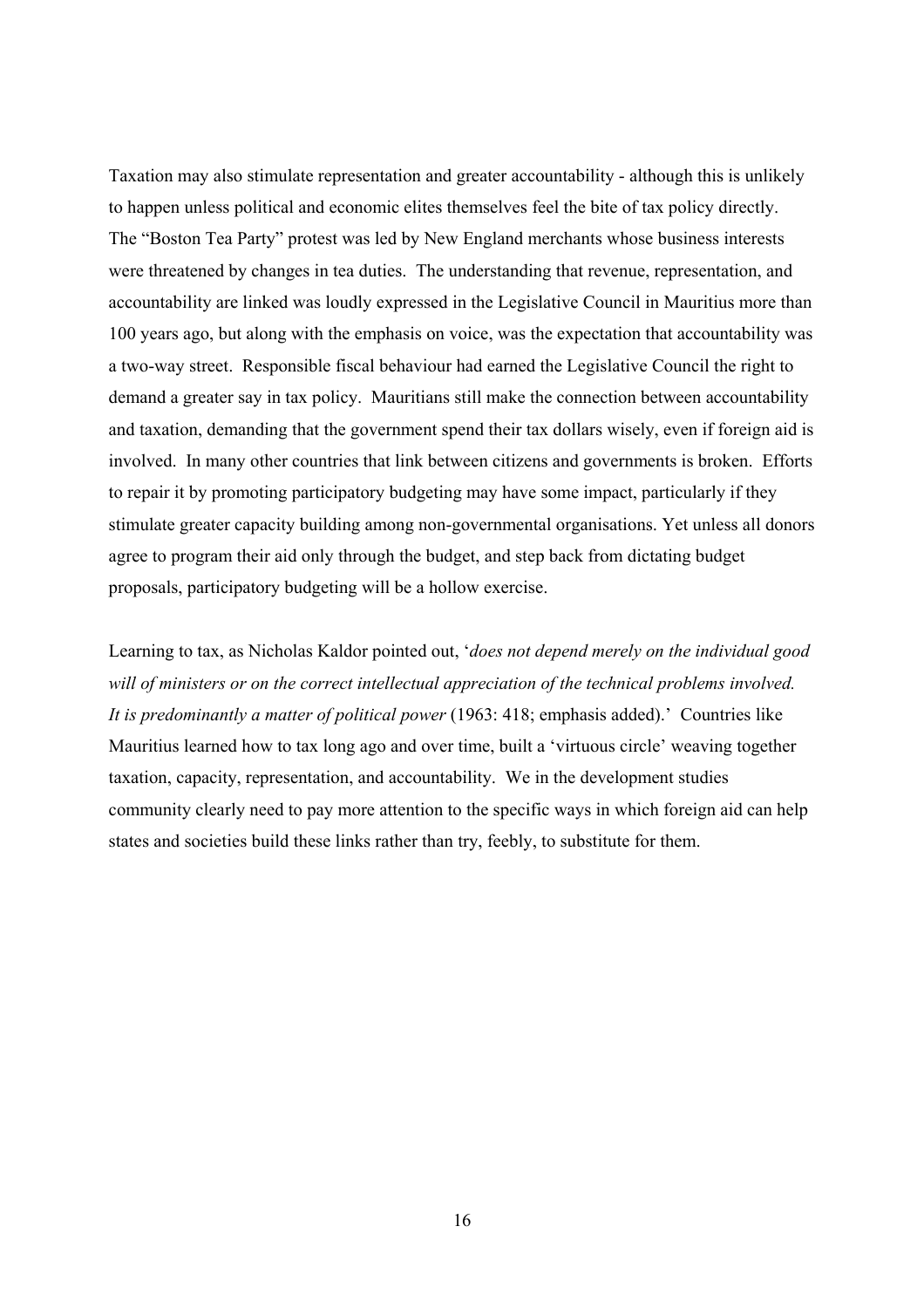### **REFERENCES**

- Akira, Suehiro. Capital Accumulation in Thailand Tokyo: The Centre for East Asian Cultural Studies, 1989.
- Bolnick, Bruce R. "Establishing Fiscal Discipline: The Cash Budget in Zambia," in Merilee S. Grindle, ed. Getting Good Government: Capacity Building in the Public Sectors of Developing Countries (Cambridge, MA: Harvard Institute for International Development, 1997), pp. 297-331.
- Bräutigam, Deborah. Aid Dependence and Governance Swedish Ministry of Foreign Affairs, Expert Group on Development Issues Report 2000:1. Stockholm: Almqvist & Wiksell International, 2000.
- Brown, Rajeswary Ampalavanar. Capital and Entrepreneurship in South-East Asia, London: St. Martin's Press, 1994.
- Burnell, Peter. 'Financial Indiscipline in Zambia's Third Republic: the Role of Parliamentary Scrutiny,' Journal of Legislative Studies v. 7, n. 3, 2001: 34-64.
- Cartwright, John R. Political Leadership in Sierra Leone Toronto: University of Toronto Press, 1978.
- Chiaji, Achim. 'A Poverty-focused budget process: Challenges, Obstacles and Opportunities,' EcoNews Africa (May/June 2001). http://www.econewsafrica.org/budgetmayjune.html Accessed March 1, 2002.
- Fjeldstad, Odd-Helge. 'Taxation, coercion and donors: local government tax enforcement in Tanzania,' The Journal of Modern African Studies 39, no. 2 (2001): 289-306
- Ghura, Dhaneshwar. **'**Tax Revenue in Sub-Saharan Africa: Effects of Economic Policies and Corruption.' International Monetary Fund Working Paper: WP/98/135. (September 1998).
- Guyer, Jane. 'Representation without Taxation: An Essay on Democracy in Rural Nigeria, 1952- 1990,' African Studies Review v. 35, n. 1 (April 1992).
- Hirschmann, David. 'Aid Dependence, Sustainability, and Technical Assistance: Designing a Monitoring and Evaluation System in Tanzania,' International Development Program, School of International Service, American University, Washington, DC, 2002 (draft).
- Kaldor, Nicolas, 'Will Underdeveloped Countries Learn To Tax?' Foreign Affairs v. 41 (January 1963): 410-19.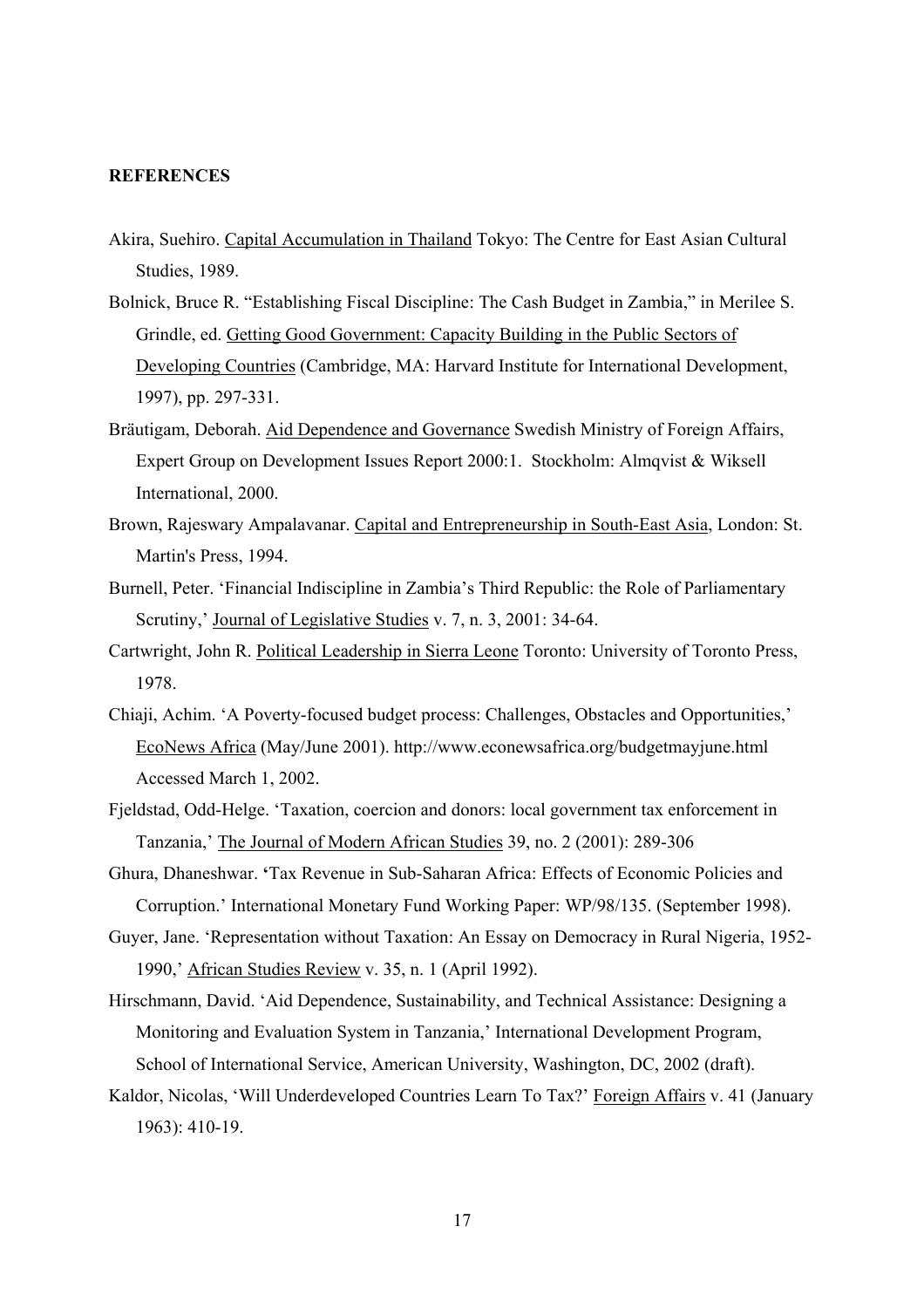- Lamborn, Alan C., 'Power and the Politics of Extraction,' International Studies Quarterly 27 (June 1983).
- Lewis, Arthur. Some Aspects of Economic Development Tema: Ghana Publishing Corporation, 1969.
- Migdal, Joel. Strong Societies and Weak States: State-Society Relations and State Capabilities in the Third World Princeton University Press, 1988.
- Moore, Mick. 'Death Without Taxes' in Mark Robinson and Gordon White, eds. The Democratic Developmental State: Politics and Institutional Design Oxford: Oxford University Press, 1988.
- Moore, Mick. 'Political Underdevelopment; What Causes 'Bad Governance'? Public Management Review, 3(3), 2001.
- North, Douglass C. and Robert Paul Thomas, The Rise of the Western World: A New Economic History New York: Cambridge University Press, 1973.
- Rakner, Lise, Nicolas van de Walle, and Dominic Mulaisho, 'Zambia,' in Shantayanan Devarajan, David R. Dollar, and Torgny Holmgren, Aid and Reform in Africa: Lessons From Ten Case Studies Washington, DC: The World Bank, 2001.
- Spence, Jonathan. Emperor of China: Self Portrait of K`ang Hsi. New York, Vintage Books, 1975.
- Stiglitz, Joseph, 'More Instruments and Broader Goals: Moving Toward the Post-Washington Consensus,' WIDER Annual Lectures, 2, (Helsinki: UNU/WIDER, 1998).
- Stotsky J. G. and A. WoldeMariam (1997) 'Tax Effort in Sub-Saharan Africa,' International Monetary Fund Working Paper WP/97/107, Washington, D.C., IMF (September).
- World Bank. World Development Indicators 2001 (CD-rom) Washington, DC: The World Bank, 2001.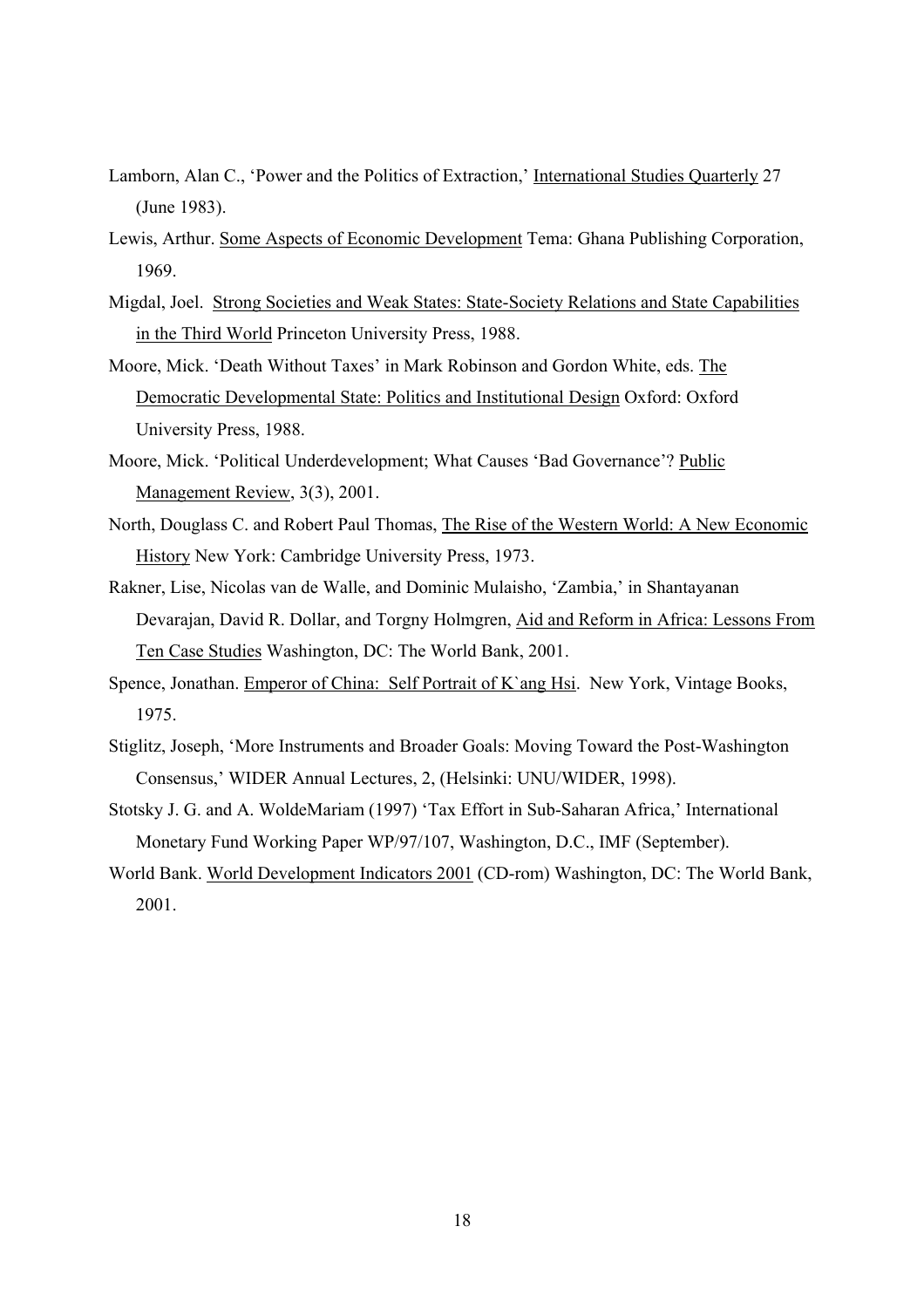#### **NOTES**

<sup>1</sup> Many thanks to the Woodrow Wilson International Center for Scholars for a resident fellowship 2001-2002, during which this article was written. Research assistants Sylvia Kim, and especially Grissel Mercado, have been very helpful in some of the background work for this article. Thanks also to David Kinsella for technical assistance, and to David Hirschmann, Lise Rakner, and Mick Moore for careful reads and helpful comments.

 $2^2$  For exceptions, see Guyer (1992) and Moore (1998 and 2001).

<sup>3</sup> For example, a recent search of the World Bank's project database brought up 44 projects concerned with "tax" or "taxation", but 402 related to "trade".

http://www.worldbank.org/sprojects (Projects search engine). Accessed February 26, 2002.

<sup>4</sup> Spence (1974: xvi); Thanks also to Zhou Yongming and Chris Reardon for discussions on China's tax bureaucracy.

 $<sup>5</sup>$  Why did England not do this? I don't know, but it's an important and interesting question.</sup>

<sup>6</sup> It would be interesting to know the extent to which these chiefs were able to accumulate wealth through their control over indirect taxation, and whether or not, if they did, they invested in trade or production, as did their counterparts in Southeast Asia.

7 Mauritius Council of Government, 1902: 447-453, *passim*.

 ${}^{8}$ Cartwright (1978: 252) cited in Migdal: 266.

 $9^9$  Guyer's research suggested that European peasants in the Middle Ages paid about a third of their harvest in taxes (p. 72, n. 9).

 $10$  See Moore (1998 and 2001) for an excellent expanded treatment of this problem.

<sup>11</sup> For an example of how this works in practice, see Hirschmann (2002).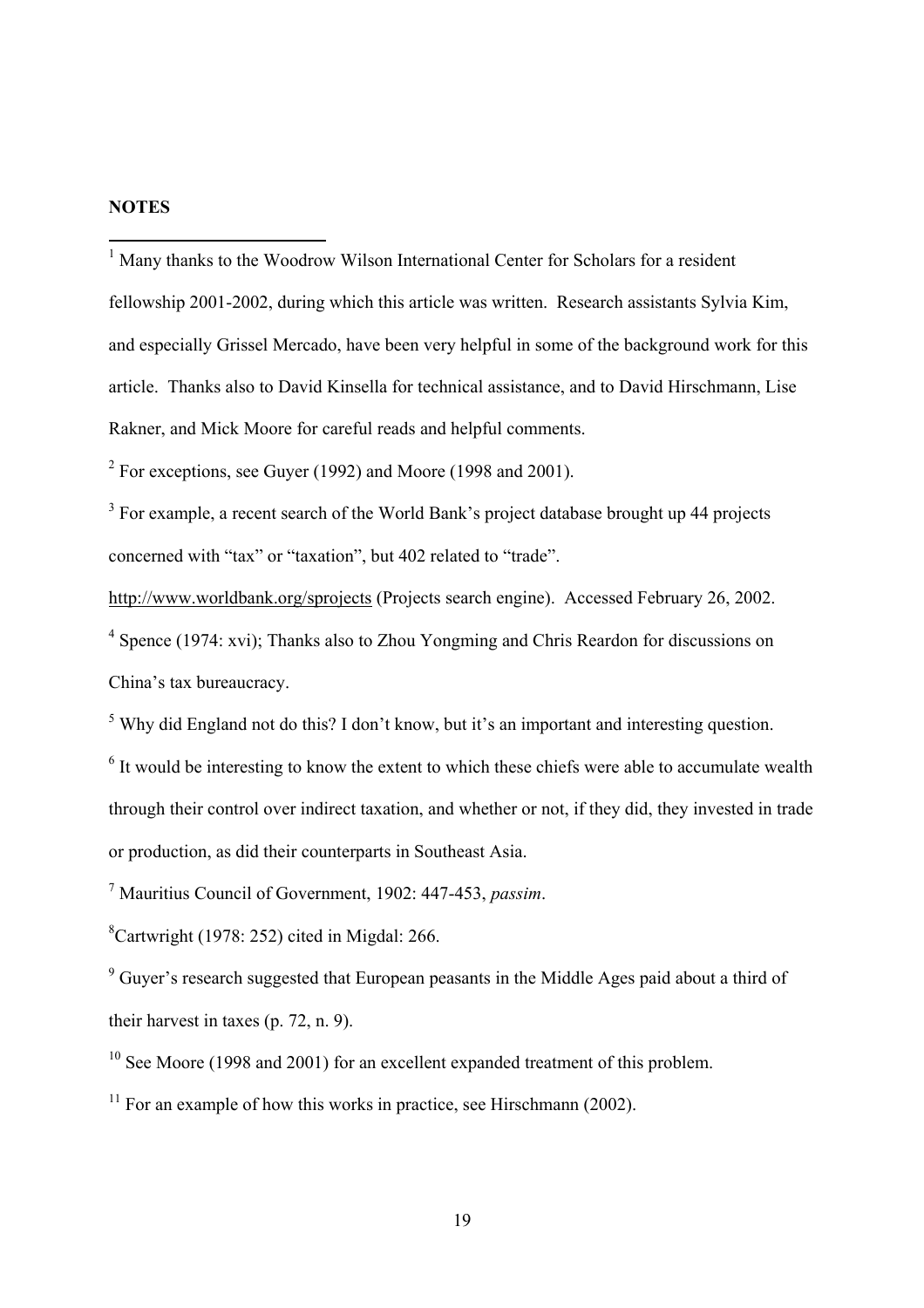$12$  Unfortunately, as Rakner et al (2001) have demonstrated, the constraint of the cash budget failed to rein in expenditures; it simply meant that suppliers were not paid.

 $13$  Date on aid comes from the World Bank (2001). Data on tax effort comes from Stotsky and WoldeMariam (1997) who develop their tax effort indices using not the standard measure which is simply tax revenue as a percentage of GNP, but a measure that reflects the structure of the economy and the possible sources of revenue. The chart omits the outlier country of São Tomé and Principe, which had an average aid dependence of 115.55 percent of GNP, and an aid effort of 0.74 (1.00 is average; 0.74 is well below average). Including São Tomé and Principe makes the regression line steeper.

14 "Lettre Ouverte à M. le Ministre de l'Education et à ses Conseillers," *Le Mauricien* (Port Louis), 14 April, 1999, p. 11 (my translation).

<sup>15</sup> HIPC is the Highly Indebted Poor Country multilateral debt relief initiative.

<sup>16</sup> For example, the World Bank notes that: "Under the Medium Term Budget Framework, line ministries are provided global budgetary ceilings on which to base their sectoral allocations. New sectoral working groups comprising the Ministry of Finance, line ministries, and technical advisors were established to help develop sectoral priorities within the expenditure limits. For the first time, civil society is involved in the dialogue on priorities and spending commitments. To better reflect district poverty priorities and to bring local governments into the medium-term expenditure process, local government officials also prepare medium-term expenditure plans. This process feeds into the budget framework paper and annual budgets." World Bank, "Uganda: Poverty Reduction Strategy" (no date) Accessed February 28, 2002.

http://www.worldbank.org/poverty/strategies/uganda.htm.

<sup>17</sup> Furthermore, of the many documents that exist describing Uganda's participatory budgeting,